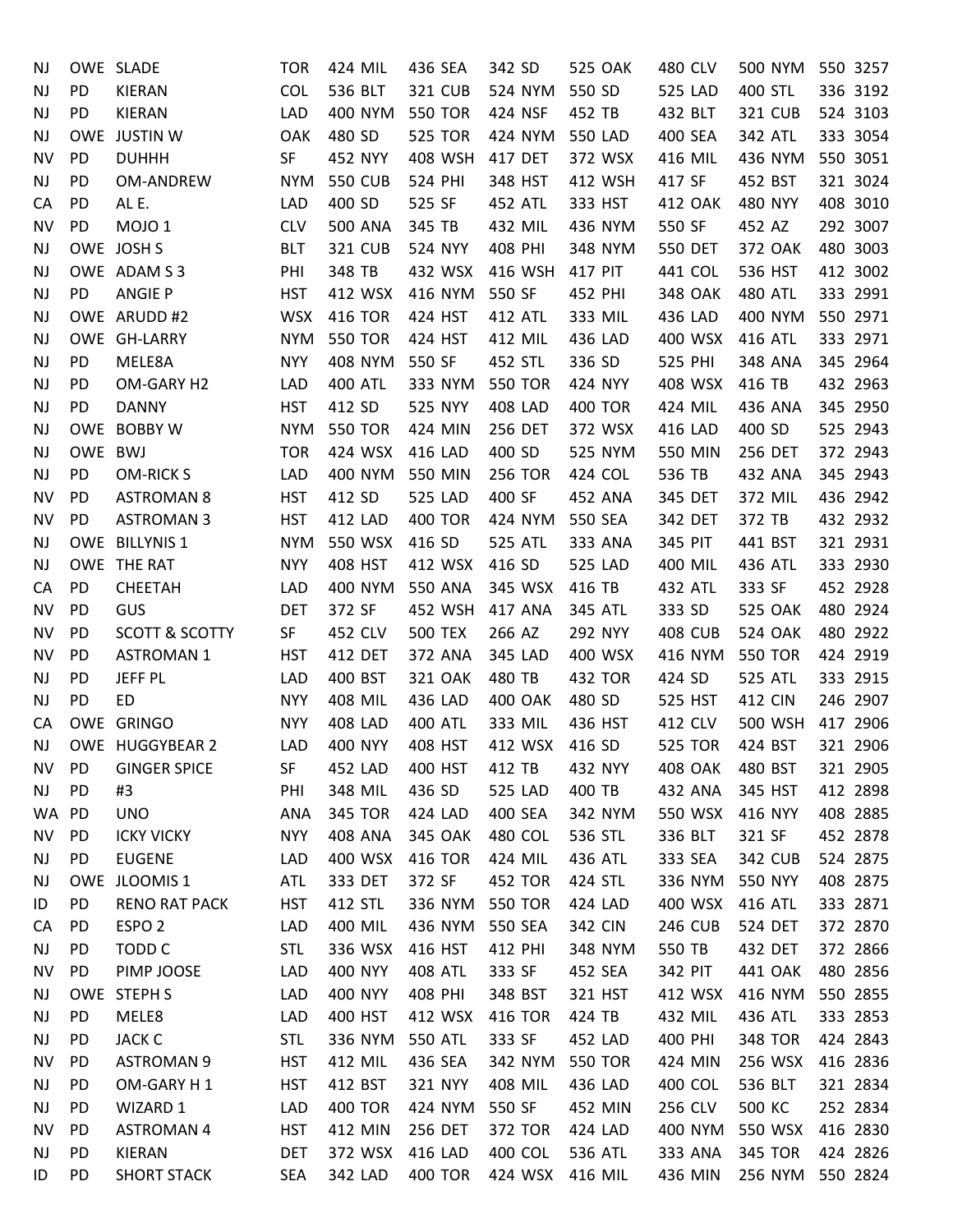| NJ        | PD        | <b>FLUTTER SPOON</b>     | LAD        | 400 NYY         | 408 WSX        | 416 SD         | 525 NYM        | 550 MIN        | <b>256 TEX</b> | 266 2821 |
|-----------|-----------|--------------------------|------------|-----------------|----------------|----------------|----------------|----------------|----------------|----------|
| NJ        | PD        | OM-CATHY W               | <b>NYY</b> | 408 BST         | 321 NYM        | 550 STL        | 336 ANA        | 345 COL        | 536 BLT        | 321 2817 |
| NV        | PD        | <b>ASTROMAN 11</b>       | <b>HST</b> | 412 TB          | 432 PHI        | 348 DET        | 372 MIL        | 436 WSX        | 416 LAD        | 400 2816 |
| NJ        | PD        | <b>KIERAN</b>            | <b>MIN</b> | 256 NYY         | 408 NYM        | 550 BST        | 321 LAD        | 400 PIT        | 441 MIL        | 436 2812 |
| NJ        | PD        | <b>DETROIT NICK</b>      | <b>DET</b> | 372 TOR         | 424 BST        | 321 STL        | 336 COL        | 536 BLT        | 321 CLV        | 500 2810 |
| CA        | PD        | ESPO <sub>3</sub>        | <b>NYY</b> | 408 SD          | 525 WSX        | 416 ANA        | 345 PHI        | 348 TEX        | 266 CLV        | 500 2808 |
| NJ        | PD        | S-MATT                   | LAD        | <b>400 TOR</b>  | 424 NYM        | 550 ATL        | 333 STL        | 336 WSX        | 416 SEA        | 342 2801 |
| <b>NY</b> |           | OWE CORY G               | <b>NYM</b> | <b>550 TOR</b>  | 424 MIN        | 256 SF         | 452 STL        | 336 ANA        | 345 MIL        | 436 2799 |
| NJ        |           | OWE HUGGYBEAR 1          | <b>CUB</b> | <b>524 TEX</b>  | 266 COL        | 536 WSH        | 417 AZ         | 292 PIT        | 441 BLT        | 321 2797 |
| CA        | PD        | RED BALLS 1              | LAD        | <b>400 NYY</b>  | 408 NYM        | 550 STL        | 336 ANA        | 345 CIN        | 246 CLV        | 500 2785 |
| NJ        |           | OWE GH-JOSH              | <b>NYM</b> | 550 TB          | 432 MIN        | 256 LAD        | <b>400 OAK</b> | <b>480 CIN</b> | 246 WSX        | 416 2780 |
| NJ        | PD        | VAVA                     | LAD        | 400 NYY         | 408 BST        | 321 TB         | 432 NYM        | 550 ATL        | 333 STL        | 336 2780 |
| ΝV        | PD        | SHANNON                  | SF         | 452 WSX         | 416 NYM        | <b>550 TOR</b> | 424 SEA        | 342 STL        | 336 MIN        | 256 2776 |
| NJ        |           | OWE ALEX CAT             | PIT        | 441 AZ          | 292 WSH        | 417 COL        | 536 TEX        | <b>266 OAK</b> | 480 SEA        | 342 2774 |
| ID        | PD        | LONE DUCK                | PHI        | 348 STL         | 336 SD         | <b>525 ATL</b> | 333 TOR        | 424 NYM        | 550 MIA        | 254 2770 |
| ID        | PD        | <b>MATTRESS JEFF</b>     | <b>ATL</b> | 333 TEX         | <b>266 TOR</b> | 424 WSX        | 416 NYM        | 550 SEA        | 342 MIL        | 436 2767 |
| NJ        |           | OWE ARUDD #1             | <b>WSX</b> | <b>416 TOR</b>  | 424 HST        | 412 ATL        | 333 MIL        | 436 LAD        | 400 ANA        | 345 2766 |
| NJ        | PD        | <b>RACHEL C</b>          | <b>STL</b> | 336 LAD         | 400 NYM        | 550 BST        | 321 ATL        | 333 NYY        | 408 HST        | 412 2760 |
| NJ        | PD        | OM-ERINN                 | <b>LAD</b> | 400 PHI         | 348 ATL        | 333 BST        | 321 SF         | 452 OAK        | <b>480 TOR</b> | 424 2758 |
| NJ        | PD        | GARY JR.                 | LAD        | <b>400 TOR</b>  | 424 SD         | 525 NYM        | 550 ANA        | 345 MIA        | 254 MIN        | 256 2754 |
| NV        | PD        | <b>JUSTADORK</b>         | <b>TEX</b> | <b>266 ATL</b>  | 333 NYM        | 550 WSH        | 417 CUB        | 524 DET        | 372 AZ         | 292 2754 |
| NV        | PD        | <b>ASTROMAN 4</b>        | <b>HST</b> | 412 MIA         | 254 LAD        | 400 DET        | 372 WSX        | 416 NYM        | 550 PHI        | 348 2752 |
| NJ        | PD        | WOODY <sub>2</sub>       | <b>WSH</b> | 417 LAD         | 400 DET        | 372 MIN        | <b>256 ATL</b> | 333 NYM        | <b>550 TOR</b> | 424 2752 |
| NJ        |           | OWE GH-HENRY 3           | <b>BST</b> | 321 ATL         | 333 WSX        | 416 NYM        | 550 KC         | 252 TB         | 432 PIT        | 441 2745 |
| NJ        | PD        | WOODY 1                  | <b>MIN</b> | <b>256 TOR</b>  | 424 LAD        | 400 ATL        | 333 ANA        | 345 NYM        | 550 MIL        | 436 2744 |
| NJ        |           | OWE JOHN U               | <b>MIN</b> | 256 MIL         | 436 SD         | 525 LAD        | 400 PHI        | <b>348 TOR</b> | 424 ANA        | 345 2734 |
| NJ        |           | OWE GH-HENRY 2           | <b>BST</b> | 321 TOR         | 424 PHI        | <b>348 CUB</b> | 524 HST        | 412 MIL        | 436 TEX        | 266 2731 |
| NJ        | PD        | #2                       | <b>ATL</b> | 333 STL         | 336 LAD        | 400 WSX        | 416 HST        | 412 TOR        | 424 NYY        | 408 2729 |
| CA        | PD        | LETTUCE TRIMMER 1        | <b>NYY</b> | <b>408 TOR</b>  | 424 ATL        | 333 TB         | 432 ANA        | 345 MIL        | 436 PHI        | 348 2726 |
| NJ        |           | OWE HUGGYBEAR 3          | LAD        | <b>400 TOR</b>  | 424 ATL        | 333 OAK        | 480 CLV        | <b>500 TEX</b> | 266 BLT        | 321 2724 |
| ΝV        | PD        | <b>SCOTT &amp; JAN 2</b> | <b>SF</b>  | 452 STL         | 336 MIL        | 436 ANA        | 345 MIA        | <b>254 CUB</b> | <b>524 DET</b> | 372 2719 |
| NJ.       |           | OWE BILLYNIS2            | <b>CIN</b> | <b>246 TOR</b>  | 424 DET        | 372 SD         | 525 LAD        | 400 ATL        | 333 WSH        | 417 2717 |
| WA.       | <b>PD</b> | <b>DOS</b>               | ATL        | 333 STL         | 336 ANA        | 345 SF         | 452 SEA        | 342 PHI        | 348 NYM        | 550 2706 |
| NV        | PD        | <b>ASTROMAN 7</b>        | <b>HST</b> | 412 SF          | 452 SEA        | 342 WSX        | 416 LAD        | 400 MIN        | <b>256 TOR</b> | 424 2702 |
| NΥ        |           | OWE DENNIS               | <b>NYM</b> | 550 ANA         | 345 TB         | 432 BLT        | 321 PIT        | 441 AZ         | 292 BST        | 321 2702 |
| <b>NJ</b> | PD        | KIERAN                   | ANA        | 345 MIA         | 254 WSH        | 417 BST        | 321 NYY        | <b>408 LAD</b> | 400 NYM        | 550 2695 |
| NJ        | PD        | <b>FROSTY</b>            | SF         | 452 ATL         | 333 MIL        | 436 MIA        | 254 MIN        | <b>256 CUB</b> | <b>524 TOR</b> | 424 2679 |
| CA        | PD        | <b>RED BALLS 2</b>       | LAD        | 400 WSX         | 416 ANA        | 345 HST        | 412 TOR        | 424 NYY        | 408 TEX        | 266 2671 |
| NJ        |           | OWE BILLYNIS 3           | SD         | <b>525 TOR</b>  | 424 TB         | 432 MIN        | 256 TEX        | 266 PHI        | 348 WSH        | 417 2668 |
| NV        | <b>PD</b> | MR. ROBINSON             | <b>CIN</b> | 246 PHI         | 348 MIL        | 436 SF         | 452 SEA        | 342 WSX        | 416 TOR        | 424 2664 |
| NJ        | PD.       | <b>JASON P</b>           | <b>TOR</b> | 424 NYY         | 408 TB         | 432 PHI        | 348 MIN        | 256 STL        | 336 SF         | 452 2656 |
| CA        |           | OWE GRINGO 2             | TB         | 432 WSX         | 416 STL        | 336 SD         | 525 ANA        | 345 PHI        | 348 CIN        | 246 2648 |
| MD        |           | OWE MARK M 2             | <b>MIN</b> | 256 ATL         | 333 PHI        | 348 WSH        | 417 CUB        | <b>524 TOR</b> | 424 ANA        | 345 2647 |
| NJ        | PD        | OM-ALAN & FI             | LAD        | 400 ANA         | 345 PHI        | 348 NYM        | 550 ATL        | 333 TOR        | 424 CIN        | 246 2646 |
| NJ        | PD        | <b>PIERCE</b>            | <b>NYY</b> | 408 LAD         | 400 STL        | 336 ATL        | 333 HST        | 412 CLV        | 500 MIN        | 256 2645 |
| NJ        |           | OWE RON U                | PHI        | 348 STL         | 336 LAD        | 400 SF         | 452 TB         | 432 MIN        | 256 HST        | 412 2636 |
| NJ        |           | OWE ARUDD #3             | SD         | 525 MIL         | 436 KC         | <b>252 TOR</b> | 424 SEA        | 342 LAD        | 400 MIA        | 254 2633 |
| <b>NV</b> | <b>PD</b> | SCOTT & JAN 1            | SF         | 452 STL         | 336 ANA        | 345 TB         | 432 MIA        | 254 HST        | 412 LAD        | 400 2631 |
| NJ.       |           | OWE GH-HENRY 1           | <b>BST</b> | 321 NYM         | 550 SF         | 452 MIN        | 256 SEA        | 342 STL        | 336 DET        | 372 2629 |
| CA        | PD        | <b>TERRY G</b>           | <b>TOR</b> | 424 WSX 416 ANA |                | 345 PHI        | 348 MIL        | 436 LAD        | 400 MIN        | 256 2625 |